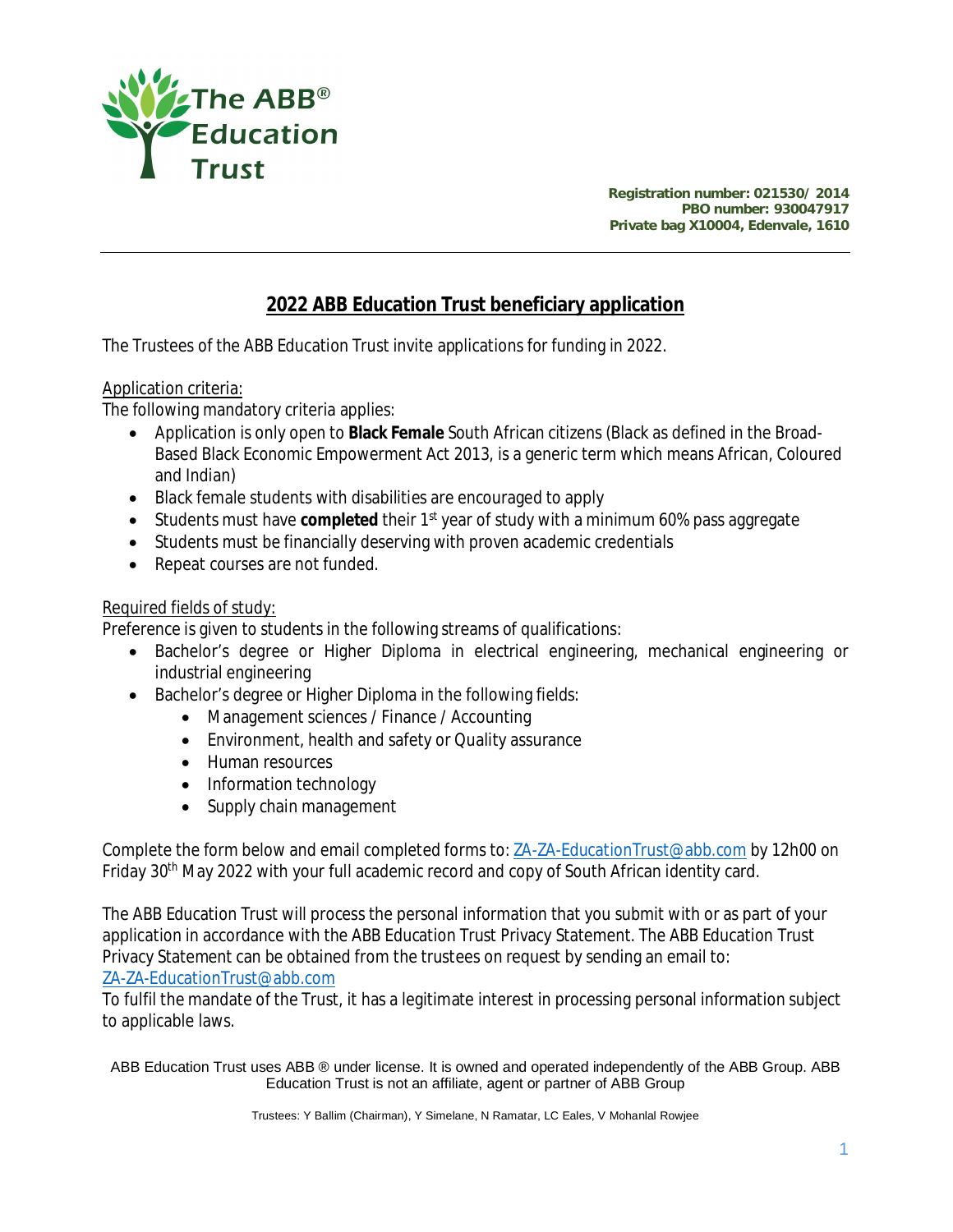| 1.   | Name:                                                                                                                                                                           | Mobile number:                                                                                                   |
|------|---------------------------------------------------------------------------------------------------------------------------------------------------------------------------------|------------------------------------------------------------------------------------------------------------------|
|      |                                                                                                                                                                                 |                                                                                                                  |
| 2.   | Surname:                                                                                                                                                                        | Email address:                                                                                                   |
|      |                                                                                                                                                                                 |                                                                                                                  |
| 3.   | Student number:                                                                                                                                                                 | South Africa Identity number:                                                                                    |
|      |                                                                                                                                                                                 |                                                                                                                  |
| 4.   | University:                                                                                                                                                                     |                                                                                                                  |
|      |                                                                                                                                                                                 |                                                                                                                  |
| 5.   | Race:                                                                                                                                                                           |                                                                                                                  |
| 6.   | Gender:                                                                                                                                                                         |                                                                                                                  |
| 7.   | Do you have a disability (if yes, please                                                                                                                                        |                                                                                                                  |
|      | state nature of disability)?                                                                                                                                                    |                                                                                                                  |
| 5.   | Field of study:                                                                                                                                                                 |                                                                                                                  |
|      |                                                                                                                                                                                 |                                                                                                                  |
| 6.   | Year of study in 2022 (i.e. 2 <sup>nd</sup> , 3 <sup>rd</sup> 4 <sup>th</sup> etc):                                                                                             |                                                                                                                  |
| 7.   | Expected year of completion of current                                                                                                                                          |                                                                                                                  |
|      | degree / diploma                                                                                                                                                                |                                                                                                                  |
|      | Funding disclaimer:                                                                                                                                                             | The Trustees of the ABB Education Trust determine the amount of funding granted according to the funding formula |
|      | for tuition fees, accommodation costs and prescribed books.<br>Funding granted in the current year does not guarantee that funding will be granted in following years of study. |                                                                                                                  |
| 8.   | Estimated Fees for 2022:                                                                                                                                                        |                                                                                                                  |
| 8.1. | Tuition fees:                                                                                                                                                                   |                                                                                                                  |
|      | Courses and fees for full year:                                                                                                                                                 |                                                                                                                  |
|      |                                                                                                                                                                                 |                                                                                                                  |
|      |                                                                                                                                                                                 |                                                                                                                  |
|      |                                                                                                                                                                                 |                                                                                                                  |
|      |                                                                                                                                                                                 |                                                                                                                  |
|      |                                                                                                                                                                                 |                                                                                                                  |
|      |                                                                                                                                                                                 |                                                                                                                  |
|      |                                                                                                                                                                                 |                                                                                                                  |
|      |                                                                                                                                                                                 |                                                                                                                  |